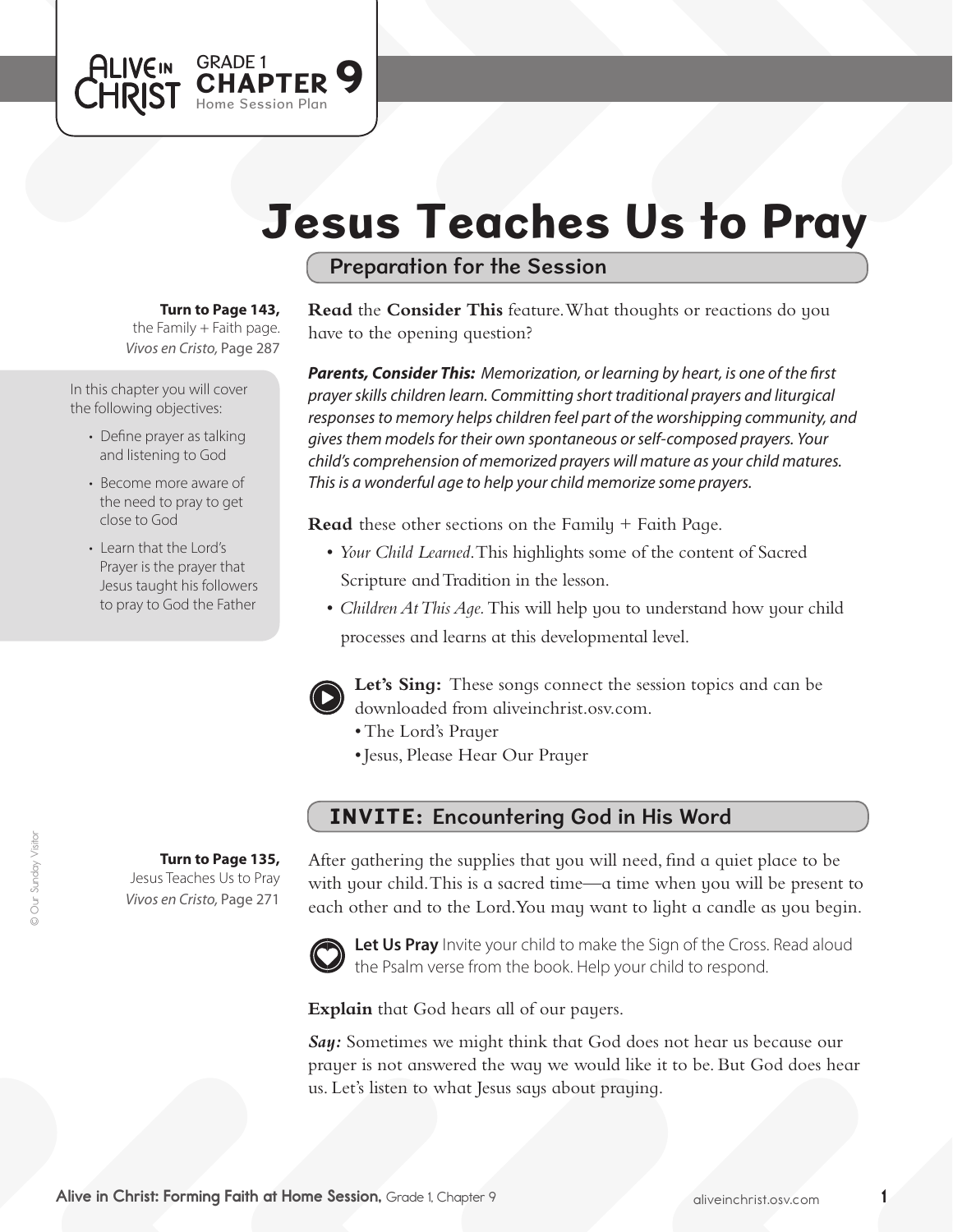**Guide** your child through the Preparing for God's Word Ritual you learned in the Introduction Session or play Track 1 of the Songs of Scripture CD.

- Proclaim God's Word in the Parchment Paper box on the page.
- Maintain several moments of silence.
- Ask: What did you hear God say to you today?

**Invite** your child to respond and also share what you heard.

Now, look at the *What Do You Wonder?* box.

*Say:* When we pray, we are talking with God about what we think we want or need, but sometimes God has a different answer for us.

**Invite** your child to respond to the questions. Prompt what else they might wonder about God answering our prayers or the importance of prayer.

## DISCOVER: Learning God's Truth

**Turn to Page 136,** Stay Close to God

*Vivos en Cristo,* Page 273

**Read** aloud the opening question and text.

**Ask** your child to think about how happy they are when talking with family and friends. Tell your child that talking with God helps to keep you close to God.

**Explain** that prayer is the way to have a friendship with God.

**Direct** your child to the Catholic Faith Words box and read the word **prayer** and its definition.

**Do** the gold–star activity.

*Parents, Consider This: To help your child understand what a blessing is, teach your child the words of this traditional blessing at meals: "Bless us O Lord, and these your gifts which we are about to receive from your goodness through Christ our Lord. Amen." It is a wonderful practice to say this prayer before meals. Explain that, in this blessing, we thank God for the food he has given us from the generous store of gifts he gives us.*

**Turn to Page 137,**  Pray Anywhere *Vivos en Cristo,* Page 275 **Read** aloud the text.

**Have** your child make an index card with the word "yes" on one side and "no" on the other side. Call out places, such as, "in church," "on you bike,", "on a bus," or "at a playground."Tell your child to hold up the side with the word "yes" if the place is a place to pray, and the side with the word "no" if it isn't. (The "yes" side should be held toward you each time.This reinforces the concept that prayer can take place anywhere.)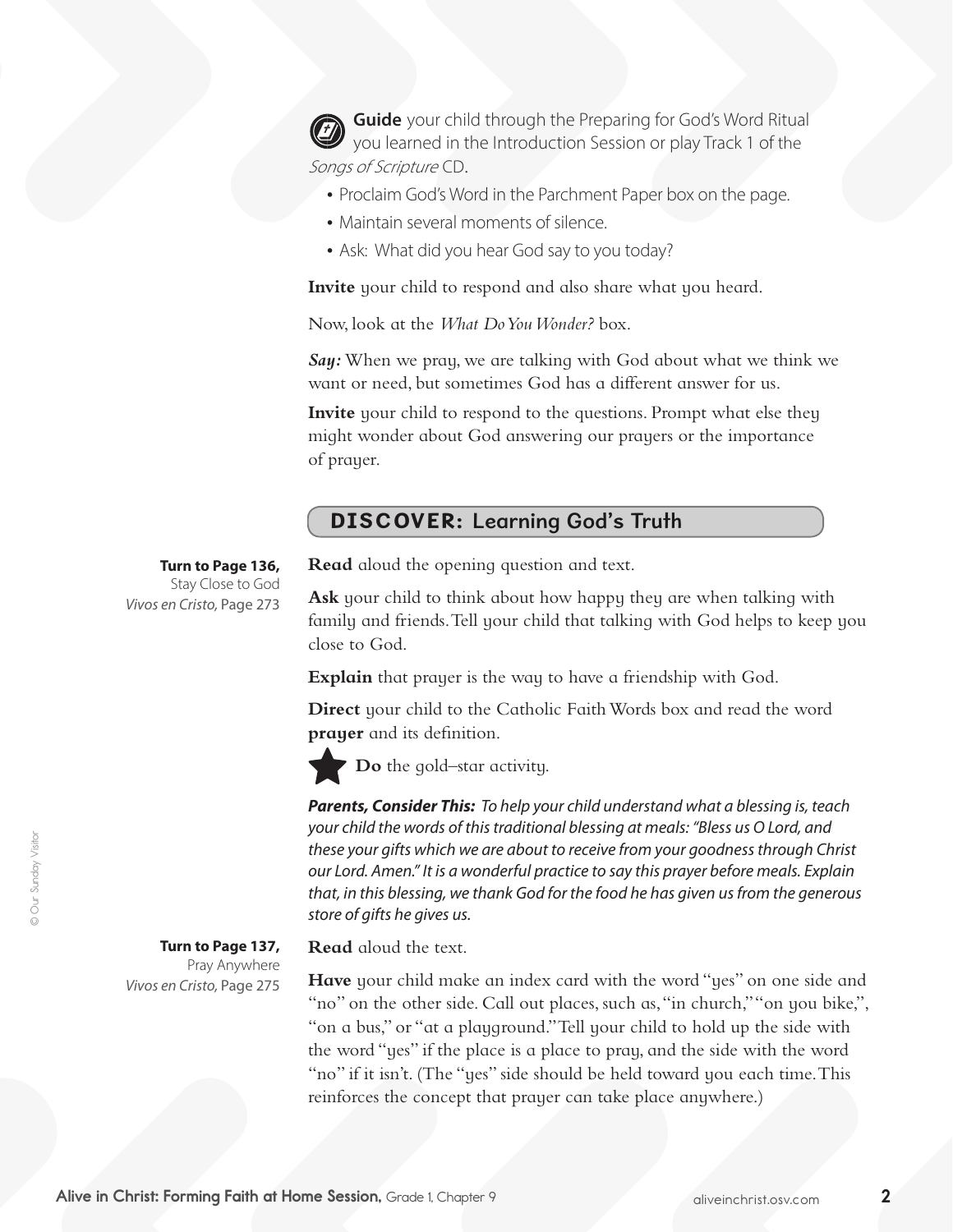**Have** your child complete the Share Your Faith activity.

**Turn to Page 138,** Learn to Pray *Vivos en Cristo,* Page 277

> **Turn to Page 139,** The Lord's Prayer

*Vivos en Cristo,* Page 279

**Read** aloud the opening question and the two paragraphs.

**Explain** that every generation of Catholics learns certain prayers. We also learn certain songs that are sung in church on Sundays.

**Read** the Scripture to your child. **Do** the gold-star activity.

*Parents, Consider This: This part of the letter to the Ephesians instructs Christian converts on how to live as followers of Christ. The writer stresses that convert's lives should be filled with prayer. They should pray together and sing as a group, but they should pray individually, in their hearts. Remind your child that Jesus called on God the Father, and asked us to do so, too.*

**Read** aloud the introductory paragraph and then read the definition for the Catholic FaithWord, **Lord's Prayer**.

Ask: Have you heard of the Lord's Prayer?

**Explain** that the Lord, Jesus, taught the first Christians this prayer.

**Read** aloud the Lord's Prayer.Tell your child that since he or she is a friend of Jesus, the Lord's Prayer is for them. Explain that, at every Mass, the Church family stands and prays this prayer aloud. Help your child understand the words by suggesting synonyms for any words they don't understand.

**Have** your child complete the Connect Your Faith activity.

*Parents, Consider This: Explain to your child the difficult words in the first part of the prayer: "who art" means you who are (addressed to God), "hallowed" means called or treated as holy, "thy kingdom" means God's rule on Earth, "thy will" means what God wants people to do.* 

## LIVE: Living Our Faith

**Turn to Page 140,**  Our Catholic Life *Vivos en Cristo,* Page 281

**Read** aloud the first paragraph and the chart as your child follows along.

© Our Sunday Visitor © Our Sunday Visitor